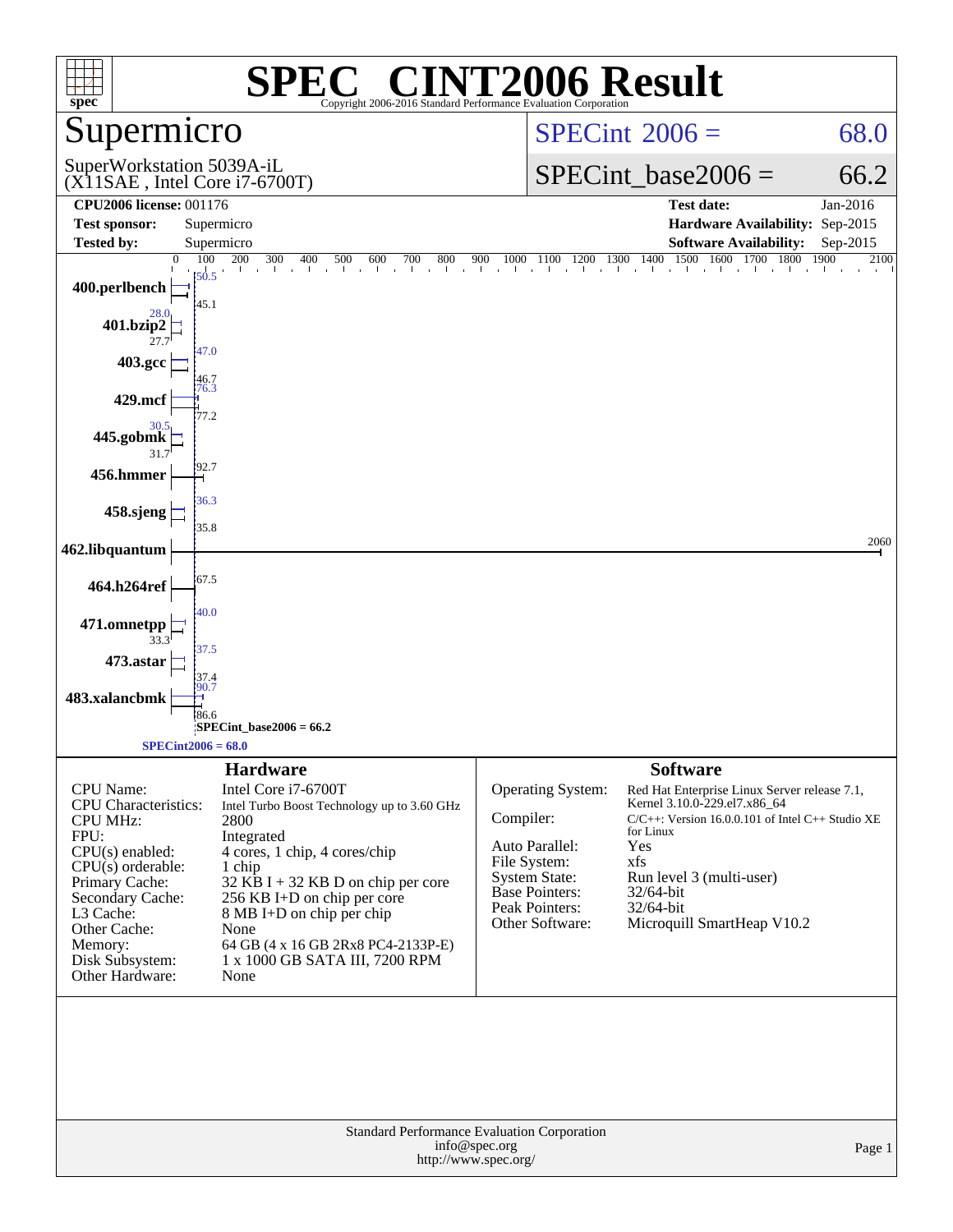

# Supermicro

#### $SPECint2006 = 68.0$  $SPECint2006 = 68.0$

#### (X11SAE , Intel Core i7-6700T) SuperWorkstation 5039A-iL

SPECint base2006 =  $66.2$ 

**[CPU2006 license:](http://www.spec.org/auto/cpu2006/Docs/result-fields.html#CPU2006license)** 001176 **[Test date:](http://www.spec.org/auto/cpu2006/Docs/result-fields.html#Testdate)** Jan-2016

**[Test sponsor:](http://www.spec.org/auto/cpu2006/Docs/result-fields.html#Testsponsor)** Supermicro **[Hardware Availability:](http://www.spec.org/auto/cpu2006/Docs/result-fields.html#HardwareAvailability)** Sep-2015 **[Tested by:](http://www.spec.org/auto/cpu2006/Docs/result-fields.html#Testedby)** Supermicro **Supermicro [Software Availability:](http://www.spec.org/auto/cpu2006/Docs/result-fields.html#SoftwareAvailability)** Sep-2015

#### **[Results Table](http://www.spec.org/auto/cpu2006/Docs/result-fields.html#ResultsTable)**

|                    | <b>Base</b>    |             |                |              |                |                           | <b>Peak</b>         |              |                |              |                |              |
|--------------------|----------------|-------------|----------------|--------------|----------------|---------------------------|---------------------|--------------|----------------|--------------|----------------|--------------|
| <b>Benchmark</b>   | <b>Seconds</b> | Ratio       | <b>Seconds</b> | <b>Ratio</b> | <b>Seconds</b> | <b>Ratio</b>              | <b>Seconds</b>      | <b>Ratio</b> | <b>Seconds</b> | <b>Ratio</b> | <b>Seconds</b> | <b>Ratio</b> |
| 400.perlbench      | 217            | 45.1        | 216            | 45.3         | 216            | 45.1                      | 196                 | 49.8         | 193            | 50.6         | 193            | 50.5         |
| 401.bzip2          | 348            | 27.7        | 347            | 27.8         | 349            | 27.6                      | 344                 | 28.0         | 345            | 28.0         | 345            | 28.0         |
| $403.\mathrm{gcc}$ | 172            | 46.8        | 172            | 46.7         | 173            | 46.5                      | 171                 | 47.0         | 171            | 47.0         | 171            | 47.0         |
| $429$ .mcf         | 116            | 78.6        | 118            | 77.2         | 119            | 76.9                      | 120                 | 75.9         | 118            | 77.5         | <u>120</u>     | 76.3         |
| $445$ .gobmk       | <u>331</u>     | <u>31.7</u> | 331            | 31.7         | 331            | 31.7                      | 344                 | 30.5         | 344            | 30.5         | 344            | 30.5         |
| $456.$ hmmer       | 101            | 92.8        | 101            | 92.7         | 101            | 92.7                      | 101                 | 92.8         | <u>101</u>     | 92.7         | 101            | 92.7         |
| $458$ .sjeng       | 338            | 35.8        | 338            | 35.8         | 338            | 35.8                      | 333                 | 36.3         | 334            | 36.2         | 333            | 36.3         |
| 462.libquantum     | 10.0           | 2060        | 10.0           | 2060         | 10.0           | 2070                      | <b>10.0</b>         | 2060         | 10.0           | 2060         | 10.0           | 2070         |
| 464.h264ref        | 327            | 67.6        | 329            | 67.3         | 328            | 67.5                      | 327                 | 67.6         | 329            | 67.3         | 328            | 67.5         |
| 471.omnetpp        | <b>188</b>     | 33.3        | 188            | 33.3         | 189            | 33.1                      | 156                 | 40.1         | 156            | 40.0         | 157            | 39.9         |
| $473$ . astar      | 188            | 37.4        | 188            | 37.4         | 187            | 37.5                      | 188                 | 37.3         | 187            | 37.6         | 187            | 37.5         |
| 483.xalancbmk      | 79.8           | 86.4        | 79.5           | 86.8         | 79.7           | 86.6                      | 75.9                | 90.9         | 76.1           | 90.7         | 76.2           | 90.6         |
| $\mathbf{r}$       | $\mathbf{1}$ . |             |                | 1.1.1.1      |                | $\mathbf{r}$ $\mathbf{r}$ | 1.1<br>$\mathbf{1}$ | $\cdot$      | $\cdot$        |              |                |              |

Results appear in the [order in which they were run.](http://www.spec.org/auto/cpu2006/Docs/result-fields.html#RunOrder) Bold underlined text [indicates a median measurement.](http://www.spec.org/auto/cpu2006/Docs/result-fields.html#Median)

#### **[Submit Notes](http://www.spec.org/auto/cpu2006/Docs/result-fields.html#SubmitNotes)**

The config file option 'submit' was used.

#### **[Operating System Notes](http://www.spec.org/auto/cpu2006/Docs/result-fields.html#OperatingSystemNotes)**

Stack size set to unlimited using "ulimit -s unlimited"

#### **[Platform Notes](http://www.spec.org/auto/cpu2006/Docs/result-fields.html#PlatformNotes)**

 BIOS Settings: Hyper-threading = Disabled Sysinfo program /home/cpu2006/config/sysinfo.rev6914 \$Rev: 6914 \$ \$Date:: 2014-06-25 #\$ e3fbb8667b5a285932ceab81e28219e1 running on localhost.localdomain Tue Jan 12 01:55:36 2016 This section contains SUT (System Under Test) info as seen by some common utilities. To remove or add to this section, see: <http://www.spec.org/cpu2006/Docs/config.html#sysinfo> From /proc/cpuinfo model name : Intel(R) Core(TM) i7-6700T CPU @ 2.80GHz 1 "physical id"s (chips) 4 "processors" cores, siblings (Caution: counting these is hw and system dependent. The following excerpts from /proc/cpuinfo might not be reliable. Use with caution.) cpu cores : 4 siblings : 4 Continued on next page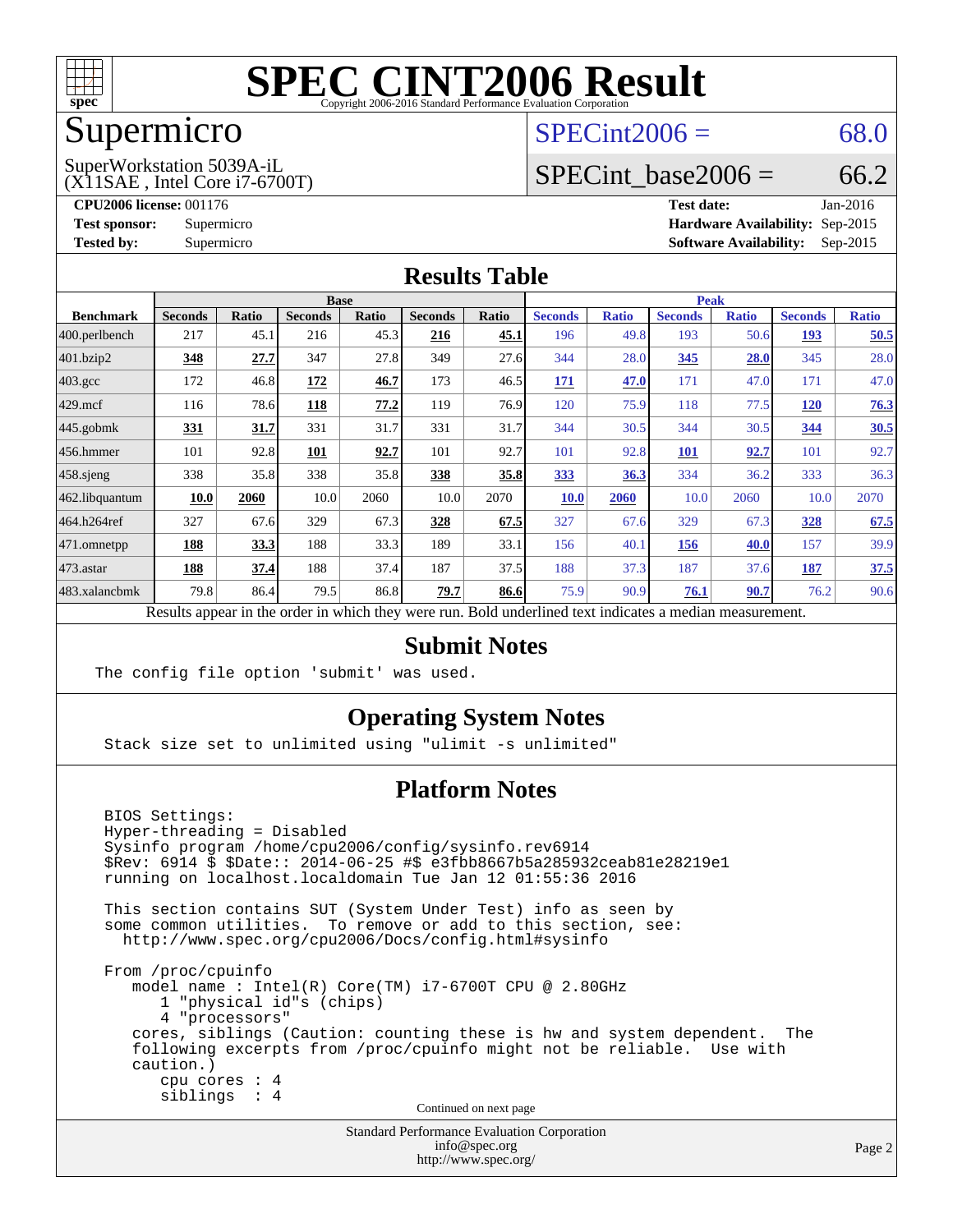

#### Supermicro

 $SPECint2006 = 68.0$  $SPECint2006 = 68.0$ 

(X11SAE , Intel Core i7-6700T) SuperWorkstation 5039A-iL

 $SPECTnt\_base2006 = 66.2$ 

| <b>Test sponsor:</b> | Supermicro |
|----------------------|------------|
| <b>Tested by:</b>    | Supermicro |

**[CPU2006 license:](http://www.spec.org/auto/cpu2006/Docs/result-fields.html#CPU2006license)** 001176 **[Test date:](http://www.spec.org/auto/cpu2006/Docs/result-fields.html#Testdate)** Jan-2016 **[Hardware Availability:](http://www.spec.org/auto/cpu2006/Docs/result-fields.html#HardwareAvailability)** Sep-2015 **[Software Availability:](http://www.spec.org/auto/cpu2006/Docs/result-fields.html#SoftwareAvailability)** Sep-2015

#### **[Platform Notes \(Continued\)](http://www.spec.org/auto/cpu2006/Docs/result-fields.html#PlatformNotes)**

 physical 0: cores 0 1 2 3 cache size : 8192 KB

 From /proc/meminfo MemTotal: 65581696 kB HugePages\_Total: 0 Hugepagesize: 2048 kB

 From /etc/\*release\* /etc/\*version\* os-release: NAME="Red Hat Enterprise Linux Server" VERSION="7.1 (Maipo)"

 ID="rhel" ID\_LIKE="fedora" VERSION\_ID="7.1" PRETTY\_NAME="Red Hat Enterprise Linux Server 7.1 (Maipo)" ANSI\_COLOR="0;31" CPE\_NAME="cpe:/o:redhat:enterprise\_linux:7.1:GA:server"

 redhat-release: Red Hat Enterprise Linux Server release 7.1 (Maipo) system-release: Red Hat Enterprise Linux Server release 7.1 (Maipo) system-release-cpe: cpe:/o:redhat:enterprise\_linux:7.1:ga:server

#### uname -a:

 Linux localhost.localdomain 3.10.0-229.el7.x86\_64 #1 SMP Thu Jan 29 18:37:38 EST 2015 x86 64 x86 64 x86 64 GNU/Linux

run-level 3 Jan 12 01:52

 SPEC is set to: /home/cpu2006 Filesystem Type Size Used Avail Use% Mounted on /dev/mapper/rhel-home xfs 850G 3.5G 846G 1% /home Additional information from dmidecode:

 Warning: Use caution when you interpret this section. The 'dmidecode' program reads system data which is "intended to allow hardware to be accurately determined", but the intent may not be met, as there are frequent changes to hardware, firmware, and the "DMTF SMBIOS" standard.

 BIOS American Megatrends Inc. 1.0a 12/01/2015 Memory: 4x Samsung M391A2K43BB1-CPB 16 GB 2 rank 2133 MHz

(End of data from sysinfo program)

#### **[General Notes](http://www.spec.org/auto/cpu2006/Docs/result-fields.html#GeneralNotes)**

Environment variables set by runspec before the start of the run: KMP\_AFFINITY = "granularity=fine,scatter" LD\_LIBRARY\_PATH = "/home/cpu2006/libs/32:/home/cpu2006/libs/64:/home/cpu2006/sh" OMP\_NUM\_THREADS = "4"

Continued on next page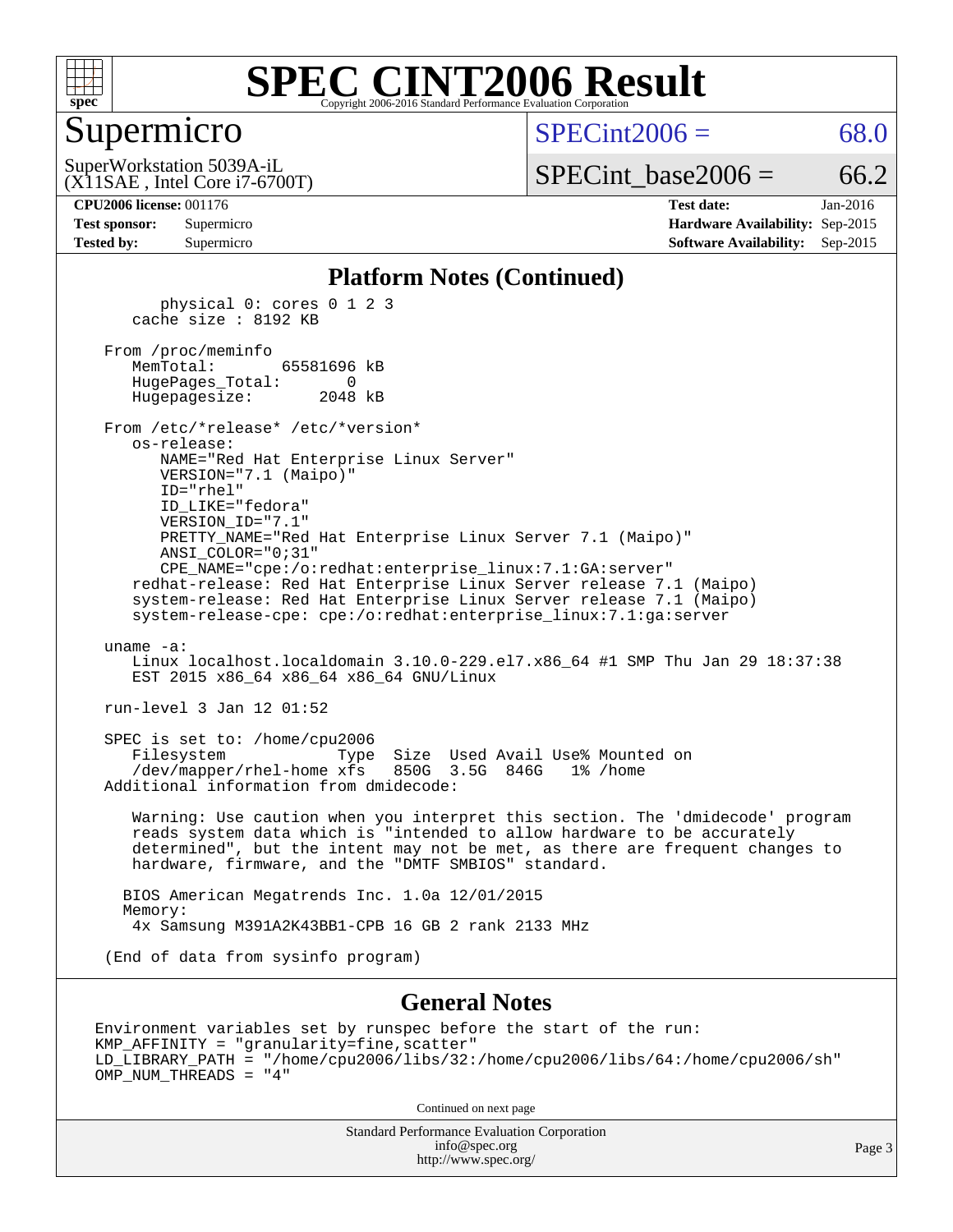

## Supermicro

 $SPECint2006 = 68.0$  $SPECint2006 = 68.0$ 

(X11SAE , Intel Core i7-6700T) SuperWorkstation 5039A-iL

SPECint base2006 =  $66.2$ 

**[CPU2006 license:](http://www.spec.org/auto/cpu2006/Docs/result-fields.html#CPU2006license)** 001176 **[Test date:](http://www.spec.org/auto/cpu2006/Docs/result-fields.html#Testdate)** Jan-2016 **[Test sponsor:](http://www.spec.org/auto/cpu2006/Docs/result-fields.html#Testsponsor)** Supermicro **[Hardware Availability:](http://www.spec.org/auto/cpu2006/Docs/result-fields.html#HardwareAvailability)** Sep-2015 **[Tested by:](http://www.spec.org/auto/cpu2006/Docs/result-fields.html#Testedby)** Supermicro **Supermicro [Software Availability:](http://www.spec.org/auto/cpu2006/Docs/result-fields.html#SoftwareAvailability)** Sep-2015

#### **[General Notes \(Continued\)](http://www.spec.org/auto/cpu2006/Docs/result-fields.html#GeneralNotes)**

 Binaries compiled on a system with 1x Intel Core i5-4670K CPU + 32GB memory using RedHat EL 7.1 Transparent Huge Pages enabled with: echo always > /sys/kernel/mm/transparent\_hugepage/enabled

### **[Base Compiler Invocation](http://www.spec.org/auto/cpu2006/Docs/result-fields.html#BaseCompilerInvocation)**

[C benchmarks](http://www.spec.org/auto/cpu2006/Docs/result-fields.html#Cbenchmarks):  $\text{icc}$  -m64

[C++ benchmarks:](http://www.spec.org/auto/cpu2006/Docs/result-fields.html#CXXbenchmarks) [icpc -m64](http://www.spec.org/cpu2006/results/res2016q1/cpu2006-20160120-38753.flags.html#user_CXXbase_intel_icpc_64bit_fc66a5337ce925472a5c54ad6a0de310)

## **[Base Portability Flags](http://www.spec.org/auto/cpu2006/Docs/result-fields.html#BasePortabilityFlags)**

 400.perlbench: [-DSPEC\\_CPU\\_LP64](http://www.spec.org/cpu2006/results/res2016q1/cpu2006-20160120-38753.flags.html#b400.perlbench_basePORTABILITY_DSPEC_CPU_LP64) [-DSPEC\\_CPU\\_LINUX\\_X64](http://www.spec.org/cpu2006/results/res2016q1/cpu2006-20160120-38753.flags.html#b400.perlbench_baseCPORTABILITY_DSPEC_CPU_LINUX_X64) 401.bzip2: [-DSPEC\\_CPU\\_LP64](http://www.spec.org/cpu2006/results/res2016q1/cpu2006-20160120-38753.flags.html#suite_basePORTABILITY401_bzip2_DSPEC_CPU_LP64) 403.gcc: [-DSPEC\\_CPU\\_LP64](http://www.spec.org/cpu2006/results/res2016q1/cpu2006-20160120-38753.flags.html#suite_basePORTABILITY403_gcc_DSPEC_CPU_LP64) 429.mcf: [-DSPEC\\_CPU\\_LP64](http://www.spec.org/cpu2006/results/res2016q1/cpu2006-20160120-38753.flags.html#suite_basePORTABILITY429_mcf_DSPEC_CPU_LP64) 445.gobmk: [-DSPEC\\_CPU\\_LP64](http://www.spec.org/cpu2006/results/res2016q1/cpu2006-20160120-38753.flags.html#suite_basePORTABILITY445_gobmk_DSPEC_CPU_LP64) 456.hmmer: [-DSPEC\\_CPU\\_LP64](http://www.spec.org/cpu2006/results/res2016q1/cpu2006-20160120-38753.flags.html#suite_basePORTABILITY456_hmmer_DSPEC_CPU_LP64) 458.sjeng: [-DSPEC\\_CPU\\_LP64](http://www.spec.org/cpu2006/results/res2016q1/cpu2006-20160120-38753.flags.html#suite_basePORTABILITY458_sjeng_DSPEC_CPU_LP64) 462.libquantum: [-DSPEC\\_CPU\\_LP64](http://www.spec.org/cpu2006/results/res2016q1/cpu2006-20160120-38753.flags.html#suite_basePORTABILITY462_libquantum_DSPEC_CPU_LP64) [-DSPEC\\_CPU\\_LINUX](http://www.spec.org/cpu2006/results/res2016q1/cpu2006-20160120-38753.flags.html#b462.libquantum_baseCPORTABILITY_DSPEC_CPU_LINUX) 464.h264ref: [-DSPEC\\_CPU\\_LP64](http://www.spec.org/cpu2006/results/res2016q1/cpu2006-20160120-38753.flags.html#suite_basePORTABILITY464_h264ref_DSPEC_CPU_LP64) 471.omnetpp: [-DSPEC\\_CPU\\_LP64](http://www.spec.org/cpu2006/results/res2016q1/cpu2006-20160120-38753.flags.html#suite_basePORTABILITY471_omnetpp_DSPEC_CPU_LP64) 473.astar: [-DSPEC\\_CPU\\_LP64](http://www.spec.org/cpu2006/results/res2016q1/cpu2006-20160120-38753.flags.html#suite_basePORTABILITY473_astar_DSPEC_CPU_LP64) 483.xalancbmk: [-DSPEC\\_CPU\\_LP64](http://www.spec.org/cpu2006/results/res2016q1/cpu2006-20160120-38753.flags.html#suite_basePORTABILITY483_xalancbmk_DSPEC_CPU_LP64) [-DSPEC\\_CPU\\_LINUX](http://www.spec.org/cpu2006/results/res2016q1/cpu2006-20160120-38753.flags.html#b483.xalancbmk_baseCXXPORTABILITY_DSPEC_CPU_LINUX)

#### **[Base Optimization Flags](http://www.spec.org/auto/cpu2006/Docs/result-fields.html#BaseOptimizationFlags)**

[C benchmarks](http://www.spec.org/auto/cpu2006/Docs/result-fields.html#Cbenchmarks):

[-xCORE-AVX2](http://www.spec.org/cpu2006/results/res2016q1/cpu2006-20160120-38753.flags.html#user_CCbase_f-xAVX2_5f5fc0cbe2c9f62c816d3e45806c70d7) [-ipo](http://www.spec.org/cpu2006/results/res2016q1/cpu2006-20160120-38753.flags.html#user_CCbase_f-ipo) [-O3](http://www.spec.org/cpu2006/results/res2016q1/cpu2006-20160120-38753.flags.html#user_CCbase_f-O3) [-no-prec-div](http://www.spec.org/cpu2006/results/res2016q1/cpu2006-20160120-38753.flags.html#user_CCbase_f-no-prec-div) [-parallel](http://www.spec.org/cpu2006/results/res2016q1/cpu2006-20160120-38753.flags.html#user_CCbase_f-parallel) [-opt-prefetch](http://www.spec.org/cpu2006/results/res2016q1/cpu2006-20160120-38753.flags.html#user_CCbase_f-opt-prefetch) [-auto-p32](http://www.spec.org/cpu2006/results/res2016q1/cpu2006-20160120-38753.flags.html#user_CCbase_f-auto-p32)

[C++ benchmarks:](http://www.spec.org/auto/cpu2006/Docs/result-fields.html#CXXbenchmarks)

[-xCORE-AVX2](http://www.spec.org/cpu2006/results/res2016q1/cpu2006-20160120-38753.flags.html#user_CXXbase_f-xAVX2_5f5fc0cbe2c9f62c816d3e45806c70d7) [-ipo](http://www.spec.org/cpu2006/results/res2016q1/cpu2006-20160120-38753.flags.html#user_CXXbase_f-ipo) [-O3](http://www.spec.org/cpu2006/results/res2016q1/cpu2006-20160120-38753.flags.html#user_CXXbase_f-O3) [-no-prec-div](http://www.spec.org/cpu2006/results/res2016q1/cpu2006-20160120-38753.flags.html#user_CXXbase_f-no-prec-div) [-opt-prefetch](http://www.spec.org/cpu2006/results/res2016q1/cpu2006-20160120-38753.flags.html#user_CXXbase_f-opt-prefetch) [-auto-p32](http://www.spec.org/cpu2006/results/res2016q1/cpu2006-20160120-38753.flags.html#user_CXXbase_f-auto-p32) [-Wl,-z,muldefs](http://www.spec.org/cpu2006/results/res2016q1/cpu2006-20160120-38753.flags.html#user_CXXbase_link_force_multiple1_74079c344b956b9658436fd1b6dd3a8a) [-L/sh -lsmartheap64](http://www.spec.org/cpu2006/results/res2016q1/cpu2006-20160120-38753.flags.html#user_CXXbase_SmartHeap64_ed4ef857ce90951921efb0d91eb88472)

## **[Base Other Flags](http://www.spec.org/auto/cpu2006/Docs/result-fields.html#BaseOtherFlags)**

[C benchmarks](http://www.spec.org/auto/cpu2006/Docs/result-fields.html#Cbenchmarks):

403.gcc: [-Dalloca=\\_alloca](http://www.spec.org/cpu2006/results/res2016q1/cpu2006-20160120-38753.flags.html#b403.gcc_baseEXTRA_CFLAGS_Dalloca_be3056838c12de2578596ca5467af7f3)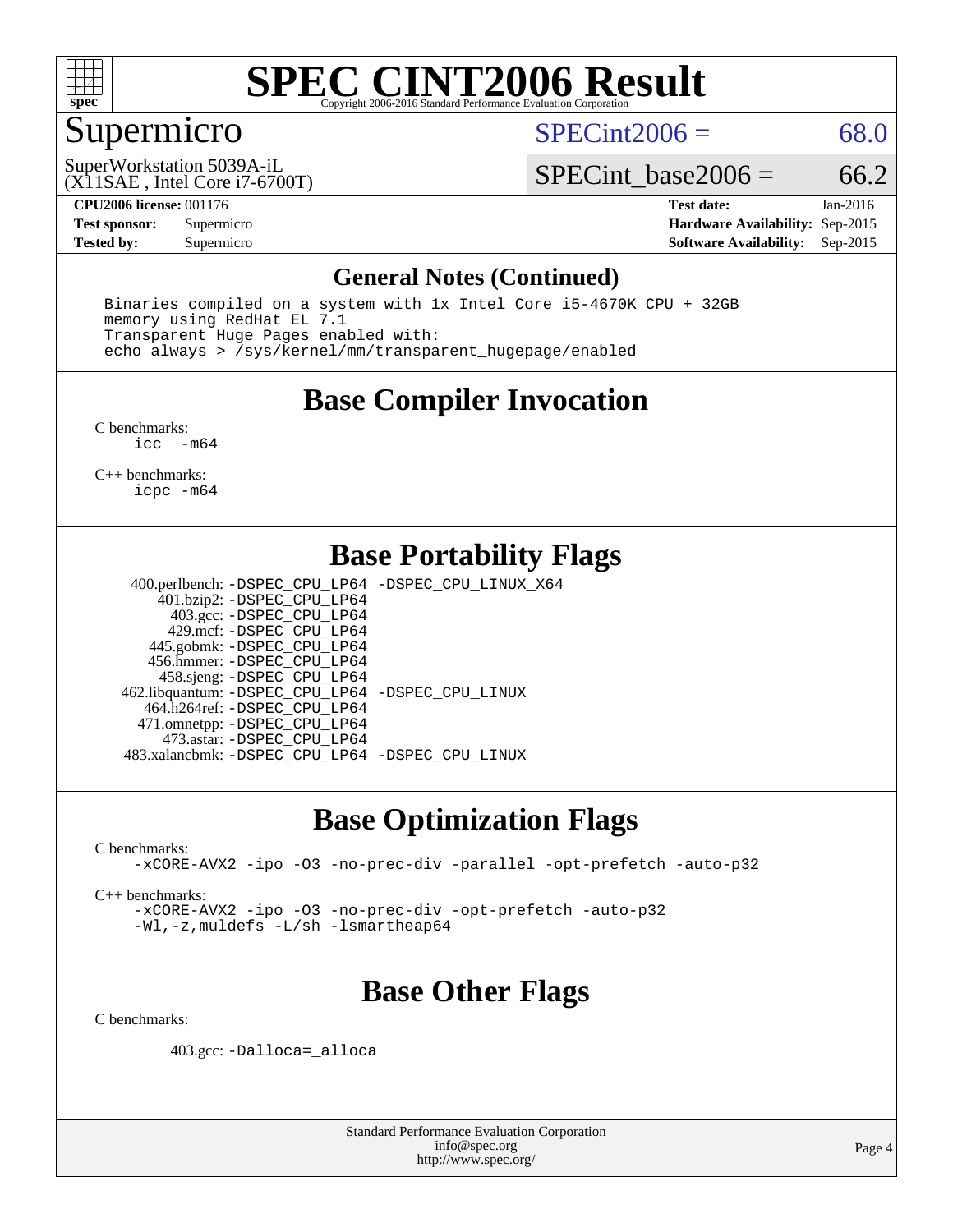

#### Supermicro

 $SPECint2006 = 68.0$  $SPECint2006 = 68.0$ 

(X11SAE , Intel Core i7-6700T) SuperWorkstation 5039A-iL

SPECint base2006 =  $66.2$ 

**[CPU2006 license:](http://www.spec.org/auto/cpu2006/Docs/result-fields.html#CPU2006license)** 001176 **[Test date:](http://www.spec.org/auto/cpu2006/Docs/result-fields.html#Testdate)** Jan-2016 **[Test sponsor:](http://www.spec.org/auto/cpu2006/Docs/result-fields.html#Testsponsor)** Supermicro **[Hardware Availability:](http://www.spec.org/auto/cpu2006/Docs/result-fields.html#HardwareAvailability)** Sep-2015 **[Tested by:](http://www.spec.org/auto/cpu2006/Docs/result-fields.html#Testedby)** Supermicro **Supermicro [Software Availability:](http://www.spec.org/auto/cpu2006/Docs/result-fields.html#SoftwareAvailability)** Sep-2015

## **[Peak Compiler Invocation](http://www.spec.org/auto/cpu2006/Docs/result-fields.html#PeakCompilerInvocation)**

[C benchmarks \(except as noted below\)](http://www.spec.org/auto/cpu2006/Docs/result-fields.html#Cbenchmarksexceptasnotedbelow): [icc -m64](http://www.spec.org/cpu2006/results/res2016q1/cpu2006-20160120-38753.flags.html#user_CCpeak_intel_icc_64bit_f346026e86af2a669e726fe758c88044)

400.perlbench: [icc -m32 -L/opt/intel/compilers\\_and\\_libraries\\_2016/linux/compiler/lib/ia32\\_lin](http://www.spec.org/cpu2006/results/res2016q1/cpu2006-20160120-38753.flags.html#user_peakCCLD400_perlbench_intel_icc_e10256ba5924b668798078a321b0cb3f)

445.gobmk: [icc -m32 -L/opt/intel/compilers\\_and\\_libraries\\_2016/linux/compiler/lib/ia32\\_lin](http://www.spec.org/cpu2006/results/res2016q1/cpu2006-20160120-38753.flags.html#user_peakCCLD445_gobmk_intel_icc_e10256ba5924b668798078a321b0cb3f)

[C++ benchmarks \(except as noted below\):](http://www.spec.org/auto/cpu2006/Docs/result-fields.html#CXXbenchmarksexceptasnotedbelow)

[icpc -m32 -L/opt/intel/compilers\\_and\\_libraries\\_2016/linux/compiler/lib/ia32\\_lin](http://www.spec.org/cpu2006/results/res2016q1/cpu2006-20160120-38753.flags.html#user_CXXpeak_intel_icpc_b4f50a394bdb4597aa5879c16bc3f5c5)

473.astar: [icpc -m64](http://www.spec.org/cpu2006/results/res2016q1/cpu2006-20160120-38753.flags.html#user_peakCXXLD473_astar_intel_icpc_64bit_fc66a5337ce925472a5c54ad6a0de310)

### **[Peak Portability Flags](http://www.spec.org/auto/cpu2006/Docs/result-fields.html#PeakPortabilityFlags)**

 400.perlbench: [-D\\_FILE\\_OFFSET\\_BITS=64](http://www.spec.org/cpu2006/results/res2016q1/cpu2006-20160120-38753.flags.html#user_peakPORTABILITY400_perlbench_file_offset_bits_64_438cf9856305ebd76870a2c6dc2689ab) [-DSPEC\\_CPU\\_LINUX\\_IA32](http://www.spec.org/cpu2006/results/res2016q1/cpu2006-20160120-38753.flags.html#b400.perlbench_peakCPORTABILITY_DSPEC_CPU_LINUX_IA32) 401.bzip2: [-DSPEC\\_CPU\\_LP64](http://www.spec.org/cpu2006/results/res2016q1/cpu2006-20160120-38753.flags.html#suite_peakPORTABILITY401_bzip2_DSPEC_CPU_LP64) 403.gcc: [-DSPEC\\_CPU\\_LP64](http://www.spec.org/cpu2006/results/res2016q1/cpu2006-20160120-38753.flags.html#suite_peakPORTABILITY403_gcc_DSPEC_CPU_LP64) 429.mcf: [-DSPEC\\_CPU\\_LP64](http://www.spec.org/cpu2006/results/res2016q1/cpu2006-20160120-38753.flags.html#suite_peakPORTABILITY429_mcf_DSPEC_CPU_LP64) 445.gobmk: [-D\\_FILE\\_OFFSET\\_BITS=64](http://www.spec.org/cpu2006/results/res2016q1/cpu2006-20160120-38753.flags.html#user_peakPORTABILITY445_gobmk_file_offset_bits_64_438cf9856305ebd76870a2c6dc2689ab) 456.hmmer: [-DSPEC\\_CPU\\_LP64](http://www.spec.org/cpu2006/results/res2016q1/cpu2006-20160120-38753.flags.html#suite_peakPORTABILITY456_hmmer_DSPEC_CPU_LP64) 458.sjeng: [-DSPEC\\_CPU\\_LP64](http://www.spec.org/cpu2006/results/res2016q1/cpu2006-20160120-38753.flags.html#suite_peakPORTABILITY458_sjeng_DSPEC_CPU_LP64) 462.libquantum: [-DSPEC\\_CPU\\_LP64](http://www.spec.org/cpu2006/results/res2016q1/cpu2006-20160120-38753.flags.html#suite_peakPORTABILITY462_libquantum_DSPEC_CPU_LP64) [-DSPEC\\_CPU\\_LINUX](http://www.spec.org/cpu2006/results/res2016q1/cpu2006-20160120-38753.flags.html#b462.libquantum_peakCPORTABILITY_DSPEC_CPU_LINUX) 464.h264ref: [-DSPEC\\_CPU\\_LP64](http://www.spec.org/cpu2006/results/res2016q1/cpu2006-20160120-38753.flags.html#suite_peakPORTABILITY464_h264ref_DSPEC_CPU_LP64) 471.omnetpp: [-D\\_FILE\\_OFFSET\\_BITS=64](http://www.spec.org/cpu2006/results/res2016q1/cpu2006-20160120-38753.flags.html#user_peakPORTABILITY471_omnetpp_file_offset_bits_64_438cf9856305ebd76870a2c6dc2689ab) 473.astar: [-DSPEC\\_CPU\\_LP64](http://www.spec.org/cpu2006/results/res2016q1/cpu2006-20160120-38753.flags.html#suite_peakPORTABILITY473_astar_DSPEC_CPU_LP64) 483.xalancbmk: [-D\\_FILE\\_OFFSET\\_BITS=64](http://www.spec.org/cpu2006/results/res2016q1/cpu2006-20160120-38753.flags.html#user_peakPORTABILITY483_xalancbmk_file_offset_bits_64_438cf9856305ebd76870a2c6dc2689ab) [-DSPEC\\_CPU\\_LINUX](http://www.spec.org/cpu2006/results/res2016q1/cpu2006-20160120-38753.flags.html#b483.xalancbmk_peakCXXPORTABILITY_DSPEC_CPU_LINUX)

## **[Peak Optimization Flags](http://www.spec.org/auto/cpu2006/Docs/result-fields.html#PeakOptimizationFlags)**

[C benchmarks](http://www.spec.org/auto/cpu2006/Docs/result-fields.html#Cbenchmarks):

```
 400.perlbench: -xCORE-AVX2(pass 2) -prof-gen:threadsafe(pass 1)
   -i\text{po}(pass 2) -\overline{0}3(pass 2)-no-prec-div(pass 2)
   -par-num-threads=1(pass 1) -prof-use(pass 2) -opt-prefetch
   -ansi-alias
```
 401.bzip2: [-xCORE-AVX2](http://www.spec.org/cpu2006/results/res2016q1/cpu2006-20160120-38753.flags.html#user_peakPASS2_CFLAGSPASS2_LDCFLAGS401_bzip2_f-xAVX2_5f5fc0cbe2c9f62c816d3e45806c70d7)(pass 2) [-prof-gen:threadsafe](http://www.spec.org/cpu2006/results/res2016q1/cpu2006-20160120-38753.flags.html#user_peakPASS1_CFLAGSPASS1_LDCFLAGS401_bzip2_prof_gen_21a26eb79f378b550acd7bec9fe4467a)(pass 1)  $-i\text{po}(pass 2) -03(pass 2) -no-prec-div$  $-i\text{po}(pass 2) -03(pass 2) -no-prec-div$ [-par-num-threads=1](http://www.spec.org/cpu2006/results/res2016q1/cpu2006-20160120-38753.flags.html#user_peakPASS1_CFLAGSPASS1_LDCFLAGS401_bzip2_par_num_threads_786a6ff141b4e9e90432e998842df6c2)(pass 1) [-prof-use](http://www.spec.org/cpu2006/results/res2016q1/cpu2006-20160120-38753.flags.html#user_peakPASS2_CFLAGSPASS2_LDCFLAGS401_bzip2_prof_use_bccf7792157ff70d64e32fe3e1250b55)(pass 2) [-auto-ilp32](http://www.spec.org/cpu2006/results/res2016q1/cpu2006-20160120-38753.flags.html#user_peakCOPTIMIZE401_bzip2_f-auto-ilp32) [-opt-prefetch](http://www.spec.org/cpu2006/results/res2016q1/cpu2006-20160120-38753.flags.html#user_peakCOPTIMIZE401_bzip2_f-opt-prefetch) [-ansi-alias](http://www.spec.org/cpu2006/results/res2016q1/cpu2006-20160120-38753.flags.html#user_peakCOPTIMIZE401_bzip2_f-ansi-alias)

 403.gcc: [-xCORE-AVX2](http://www.spec.org/cpu2006/results/res2016q1/cpu2006-20160120-38753.flags.html#user_peakCOPTIMIZE403_gcc_f-xAVX2_5f5fc0cbe2c9f62c816d3e45806c70d7) [-ipo](http://www.spec.org/cpu2006/results/res2016q1/cpu2006-20160120-38753.flags.html#user_peakCOPTIMIZE403_gcc_f-ipo) [-O3](http://www.spec.org/cpu2006/results/res2016q1/cpu2006-20160120-38753.flags.html#user_peakCOPTIMIZE403_gcc_f-O3) [-no-prec-div](http://www.spec.org/cpu2006/results/res2016q1/cpu2006-20160120-38753.flags.html#user_peakCOPTIMIZE403_gcc_f-no-prec-div) [-inline-calloc](http://www.spec.org/cpu2006/results/res2016q1/cpu2006-20160120-38753.flags.html#user_peakCOPTIMIZE403_gcc_f-inline-calloc) [-opt-malloc-options=3](http://www.spec.org/cpu2006/results/res2016q1/cpu2006-20160120-38753.flags.html#user_peakCOPTIMIZE403_gcc_f-opt-malloc-options_13ab9b803cf986b4ee62f0a5998c2238) [-auto-ilp32](http://www.spec.org/cpu2006/results/res2016q1/cpu2006-20160120-38753.flags.html#user_peakCOPTIMIZE403_gcc_f-auto-ilp32)

 429.mcf: [-xCORE-AVX2](http://www.spec.org/cpu2006/results/res2016q1/cpu2006-20160120-38753.flags.html#user_peakCOPTIMIZE429_mcf_f-xAVX2_5f5fc0cbe2c9f62c816d3e45806c70d7) [-ipo](http://www.spec.org/cpu2006/results/res2016q1/cpu2006-20160120-38753.flags.html#user_peakCOPTIMIZE429_mcf_f-ipo) [-O3](http://www.spec.org/cpu2006/results/res2016q1/cpu2006-20160120-38753.flags.html#user_peakCOPTIMIZE429_mcf_f-O3) [-no-prec-div](http://www.spec.org/cpu2006/results/res2016q1/cpu2006-20160120-38753.flags.html#user_peakCOPTIMIZE429_mcf_f-no-prec-div) [-parallel](http://www.spec.org/cpu2006/results/res2016q1/cpu2006-20160120-38753.flags.html#user_peakCOPTIMIZE429_mcf_f-parallel) [-opt-prefetch](http://www.spec.org/cpu2006/results/res2016q1/cpu2006-20160120-38753.flags.html#user_peakCOPTIMIZE429_mcf_f-opt-prefetch) [-auto-p32](http://www.spec.org/cpu2006/results/res2016q1/cpu2006-20160120-38753.flags.html#user_peakCOPTIMIZE429_mcf_f-auto-p32)

Continued on next page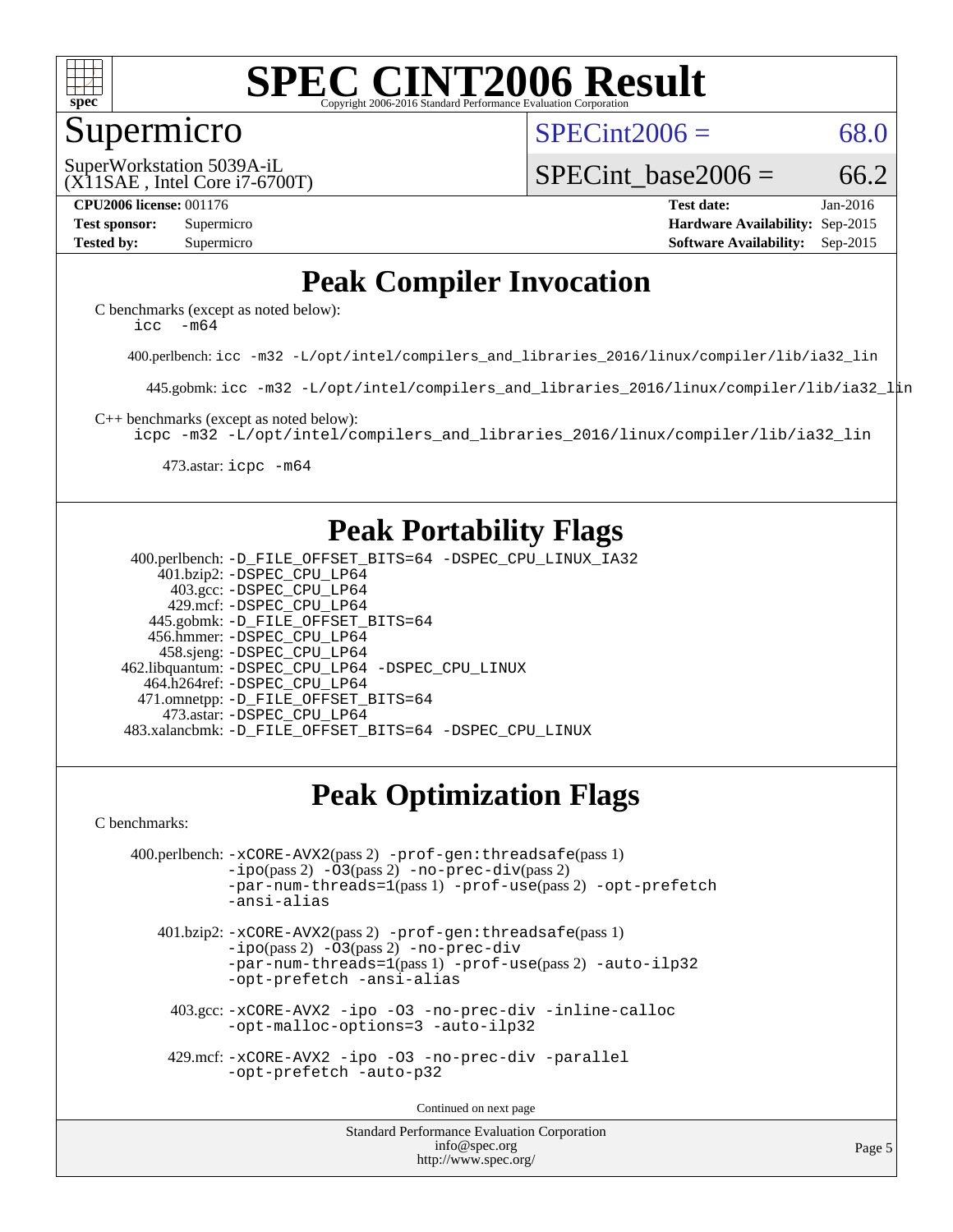

# Supermicro

 $SPECint2006 = 68.0$  $SPECint2006 = 68.0$ 

(X11SAE , Intel Core i7-6700T) SuperWorkstation 5039A-iL

SPECint base2006 =  $66.2$ 

**[CPU2006 license:](http://www.spec.org/auto/cpu2006/Docs/result-fields.html#CPU2006license)** 001176 **[Test date:](http://www.spec.org/auto/cpu2006/Docs/result-fields.html#Testdate)** Jan-2016 **[Test sponsor:](http://www.spec.org/auto/cpu2006/Docs/result-fields.html#Testsponsor)** Supermicro **[Hardware Availability:](http://www.spec.org/auto/cpu2006/Docs/result-fields.html#HardwareAvailability)** Sep-2015 **[Tested by:](http://www.spec.org/auto/cpu2006/Docs/result-fields.html#Testedby)** Supermicro **Supermicro [Software Availability:](http://www.spec.org/auto/cpu2006/Docs/result-fields.html#SoftwareAvailability)** Sep-2015

## **[Peak Optimization Flags \(Continued\)](http://www.spec.org/auto/cpu2006/Docs/result-fields.html#PeakOptimizationFlags)**

 445.gobmk: [-xCORE-AVX2](http://www.spec.org/cpu2006/results/res2016q1/cpu2006-20160120-38753.flags.html#user_peakPASS2_CFLAGSPASS2_LDCFLAGS445_gobmk_f-xAVX2_5f5fc0cbe2c9f62c816d3e45806c70d7)(pass 2) [-prof-gen:threadsafe](http://www.spec.org/cpu2006/results/res2016q1/cpu2006-20160120-38753.flags.html#user_peakPASS1_CFLAGSPASS1_LDCFLAGS445_gobmk_prof_gen_21a26eb79f378b550acd7bec9fe4467a)(pass 1) [-prof-use](http://www.spec.org/cpu2006/results/res2016q1/cpu2006-20160120-38753.flags.html#user_peakPASS2_CFLAGSPASS2_LDCFLAGS445_gobmk_prof_use_bccf7792157ff70d64e32fe3e1250b55)(pass 2) [-par-num-threads=1](http://www.spec.org/cpu2006/results/res2016q1/cpu2006-20160120-38753.flags.html#user_peakPASS1_CFLAGSPASS1_LDCFLAGS445_gobmk_par_num_threads_786a6ff141b4e9e90432e998842df6c2)(pass 1) [-ansi-alias](http://www.spec.org/cpu2006/results/res2016q1/cpu2006-20160120-38753.flags.html#user_peakCOPTIMIZE445_gobmk_f-ansi-alias)

456.hmmer: basepeak = yes

 458.sjeng: [-xCORE-AVX2](http://www.spec.org/cpu2006/results/res2016q1/cpu2006-20160120-38753.flags.html#user_peakPASS2_CFLAGSPASS2_LDCFLAGS458_sjeng_f-xAVX2_5f5fc0cbe2c9f62c816d3e45806c70d7)(pass 2) [-prof-gen:threadsafe](http://www.spec.org/cpu2006/results/res2016q1/cpu2006-20160120-38753.flags.html#user_peakPASS1_CFLAGSPASS1_LDCFLAGS458_sjeng_prof_gen_21a26eb79f378b550acd7bec9fe4467a)(pass 1)  $-ipo(pass 2) -\overline{03(pass 2)}$  $-ipo(pass 2) -\overline{03(pass 2)}$  [-no-prec-div](http://www.spec.org/cpu2006/results/res2016q1/cpu2006-20160120-38753.flags.html#user_peakPASS2_CFLAGSPASS2_LDCFLAGS458_sjeng_f-no-prec-div)(pass 2) [-par-num-threads=1](http://www.spec.org/cpu2006/results/res2016q1/cpu2006-20160120-38753.flags.html#user_peakPASS1_CFLAGSPASS1_LDCFLAGS458_sjeng_par_num_threads_786a6ff141b4e9e90432e998842df6c2)(pass 1) [-prof-use](http://www.spec.org/cpu2006/results/res2016q1/cpu2006-20160120-38753.flags.html#user_peakPASS2_CFLAGSPASS2_LDCFLAGS458_sjeng_prof_use_bccf7792157ff70d64e32fe3e1250b55)(pass 2) [-unroll4](http://www.spec.org/cpu2006/results/res2016q1/cpu2006-20160120-38753.flags.html#user_peakCOPTIMIZE458_sjeng_f-unroll_4e5e4ed65b7fd20bdcd365bec371b81f)

 $462$ .libquantum: basepeak = yes

 $464.h264$ ref: basepeak = yes

[C++ benchmarks:](http://www.spec.org/auto/cpu2006/Docs/result-fields.html#CXXbenchmarks)

```
 471.omnetpp: -xCORE-AVX2(pass 2) -prof-gen:threadsafe(pass 1)
-i\text{po}(pass 2) -03(pass 2) -no-prec-div(pass 2)-par-num-threads=1(pass 1) -prof-use(pass 2)
-opt-ra-region-strategy=block -ansi-alias
-Wl,-z,muldefs -L/sh -lsmartheap
```
 473.astar: [-xCORE-AVX2](http://www.spec.org/cpu2006/results/res2016q1/cpu2006-20160120-38753.flags.html#user_peakCXXOPTIMIZE473_astar_f-xAVX2_5f5fc0cbe2c9f62c816d3e45806c70d7) [-ipo](http://www.spec.org/cpu2006/results/res2016q1/cpu2006-20160120-38753.flags.html#user_peakCXXOPTIMIZE473_astar_f-ipo) [-O3](http://www.spec.org/cpu2006/results/res2016q1/cpu2006-20160120-38753.flags.html#user_peakCXXOPTIMIZE473_astar_f-O3) [-no-prec-div](http://www.spec.org/cpu2006/results/res2016q1/cpu2006-20160120-38753.flags.html#user_peakCXXOPTIMIZE473_astar_f-no-prec-div) [-opt-prefetch](http://www.spec.org/cpu2006/results/res2016q1/cpu2006-20160120-38753.flags.html#user_peakCXXOPTIMIZE473_astar_f-opt-prefetch) [-auto-p32](http://www.spec.org/cpu2006/results/res2016q1/cpu2006-20160120-38753.flags.html#user_peakCXXOPTIMIZE473_astar_f-auto-p32) [-Wl,-z,muldefs](http://www.spec.org/cpu2006/results/res2016q1/cpu2006-20160120-38753.flags.html#user_peakEXTRA_LDFLAGS473_astar_link_force_multiple1_74079c344b956b9658436fd1b6dd3a8a) [-L/sh -lsmartheap64](http://www.spec.org/cpu2006/results/res2016q1/cpu2006-20160120-38753.flags.html#user_peakEXTRA_LIBS473_astar_SmartHeap64_ed4ef857ce90951921efb0d91eb88472)

 483.xalancbmk: [-xCORE-AVX2](http://www.spec.org/cpu2006/results/res2016q1/cpu2006-20160120-38753.flags.html#user_peakCXXOPTIMIZE483_xalancbmk_f-xAVX2_5f5fc0cbe2c9f62c816d3e45806c70d7) [-ipo](http://www.spec.org/cpu2006/results/res2016q1/cpu2006-20160120-38753.flags.html#user_peakCXXOPTIMIZE483_xalancbmk_f-ipo) [-O3](http://www.spec.org/cpu2006/results/res2016q1/cpu2006-20160120-38753.flags.html#user_peakCXXOPTIMIZE483_xalancbmk_f-O3) [-no-prec-div](http://www.spec.org/cpu2006/results/res2016q1/cpu2006-20160120-38753.flags.html#user_peakCXXOPTIMIZE483_xalancbmk_f-no-prec-div) [-opt-prefetch](http://www.spec.org/cpu2006/results/res2016q1/cpu2006-20160120-38753.flags.html#user_peakCXXOPTIMIZE483_xalancbmk_f-opt-prefetch) [-ansi-alias](http://www.spec.org/cpu2006/results/res2016q1/cpu2006-20160120-38753.flags.html#user_peakCXXOPTIMIZE483_xalancbmk_f-ansi-alias) [-Wl,-z,muldefs](http://www.spec.org/cpu2006/results/res2016q1/cpu2006-20160120-38753.flags.html#user_peakEXTRA_LDFLAGS483_xalancbmk_link_force_multiple1_74079c344b956b9658436fd1b6dd3a8a) [-L/sh -lsmartheap](http://www.spec.org/cpu2006/results/res2016q1/cpu2006-20160120-38753.flags.html#user_peakEXTRA_LIBS483_xalancbmk_SmartHeap_32f6c82aa1ed9c52345d30cf6e4a0499)

## **[Peak Other Flags](http://www.spec.org/auto/cpu2006/Docs/result-fields.html#PeakOtherFlags)**

[C benchmarks](http://www.spec.org/auto/cpu2006/Docs/result-fields.html#Cbenchmarks):

403.gcc: [-Dalloca=\\_alloca](http://www.spec.org/cpu2006/results/res2016q1/cpu2006-20160120-38753.flags.html#b403.gcc_peakEXTRA_CFLAGS_Dalloca_be3056838c12de2578596ca5467af7f3)

The flags files that were used to format this result can be browsed at <http://www.spec.org/cpu2006/flags/Intel-ic16.0-official-linux64.html>

<http://www.spec.org/cpu2006/flags/Supermicro-Platform-Settings-V1.2-revH.html>

You can also download the XML flags sources by saving the following links: <http://www.spec.org/cpu2006/flags/Intel-ic16.0-official-linux64.xml> <http://www.spec.org/cpu2006/flags/Supermicro-Platform-Settings-V1.2-revH.xml>